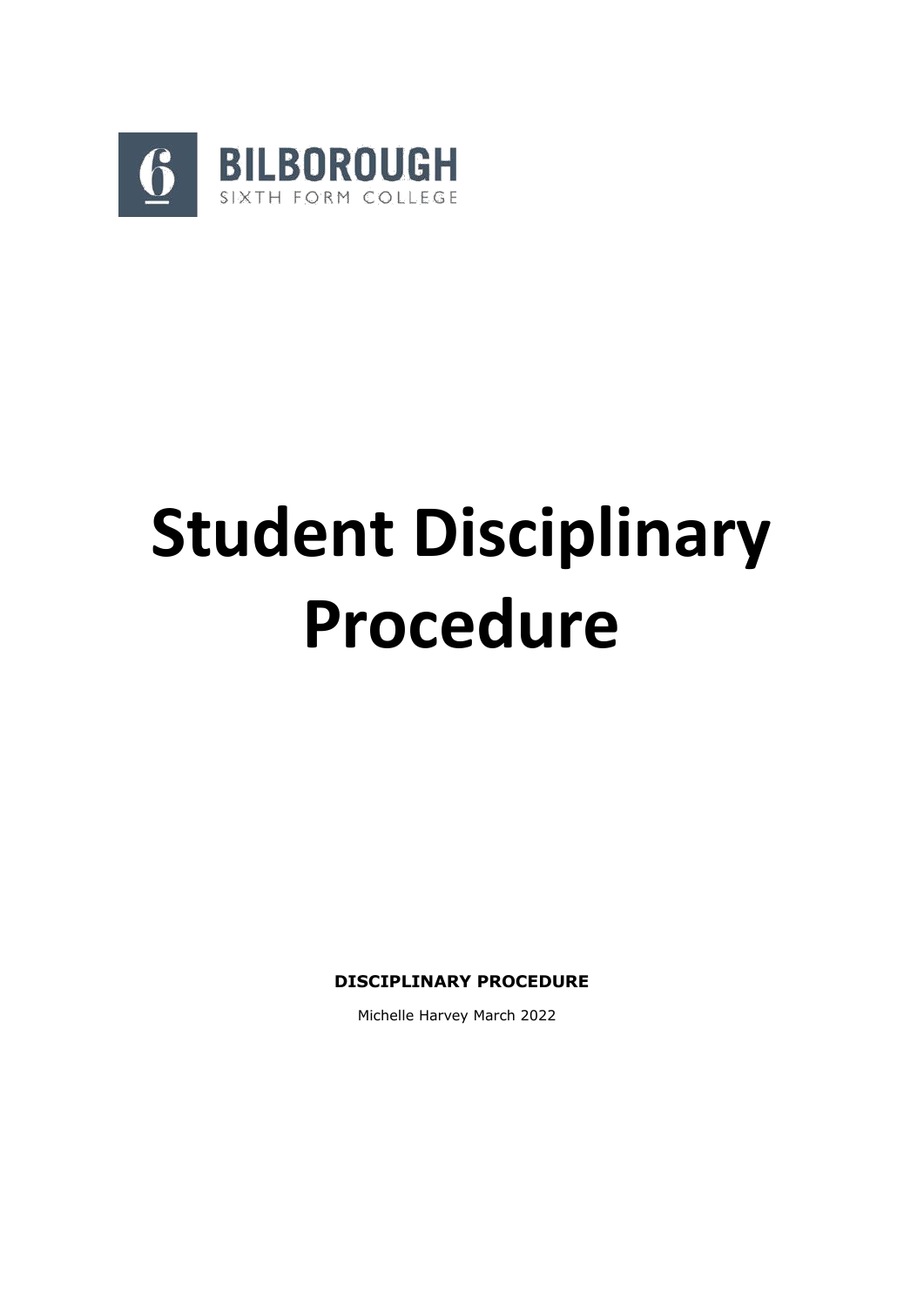# **1. INTRODUCTION**

- **1.1** This procedure recognises that the College whilst in the first instance will seek to support students, also has the power to discipline students in respect of misconduct, negligence and any other breaches of the College's expectations, rules and policies.
- **1.2** The purpose of the procedure is to help and encourage students to achieve and maintain acceptable standards of conduct and performance, and to ensure consistent and fair treatment for all in relation to disciplinary actions.
- **1.3** It is not intended that this formal procedure should be used where relatively minor problems can be best resolved by a private word with the individual concerned. On occasions when formal disciplinary action becomes necessary, however, it is in the interests of all concerned to ensure that the procedure followed is clear, effective and fair in all respects.
- **1.4** The disciplinary procedure will also be invoked when students break specific college codes of conduct (e.g. IT code of conduct, Anti bullying policy, Plagiarism, student agreement etc.) or if students are involved in any of the activities deemed as 'unacceptable behaviour/inappropriate behaviour' outside of lessons including breaching rules on use of lifts, litter, behaviour around balconies and general behaviour in and around corridors/reception area. Failure to do so will lead to disciplinary procedures.
- **1.5** There are also examples of serious misconduct which will lead to immediate escalation to the highest levels of the college's disciplinary procedures. These may result in exclusion from the College and/or criminal proceedings. Whilst the list below is not exhaustive, examples of such serious misconduct would include;
	- Verbal, racial or sexual harassment or any other action contrary to the equality and diversity policy, or any form of bullying, physical threats, fighting or assaults (see related anti bullying policy).
	- Any action which threatens the health and safety of the individual student or other people, either in class, on the College premises or on trips/visits organised by the College.
	- Throwing/passing items over the college balconies
	- Wilful damage to property, or action which threatens the safety of individual students or other members of the College community.
	- Theft, gambling, or taking or demanding money by using threatening behaviour.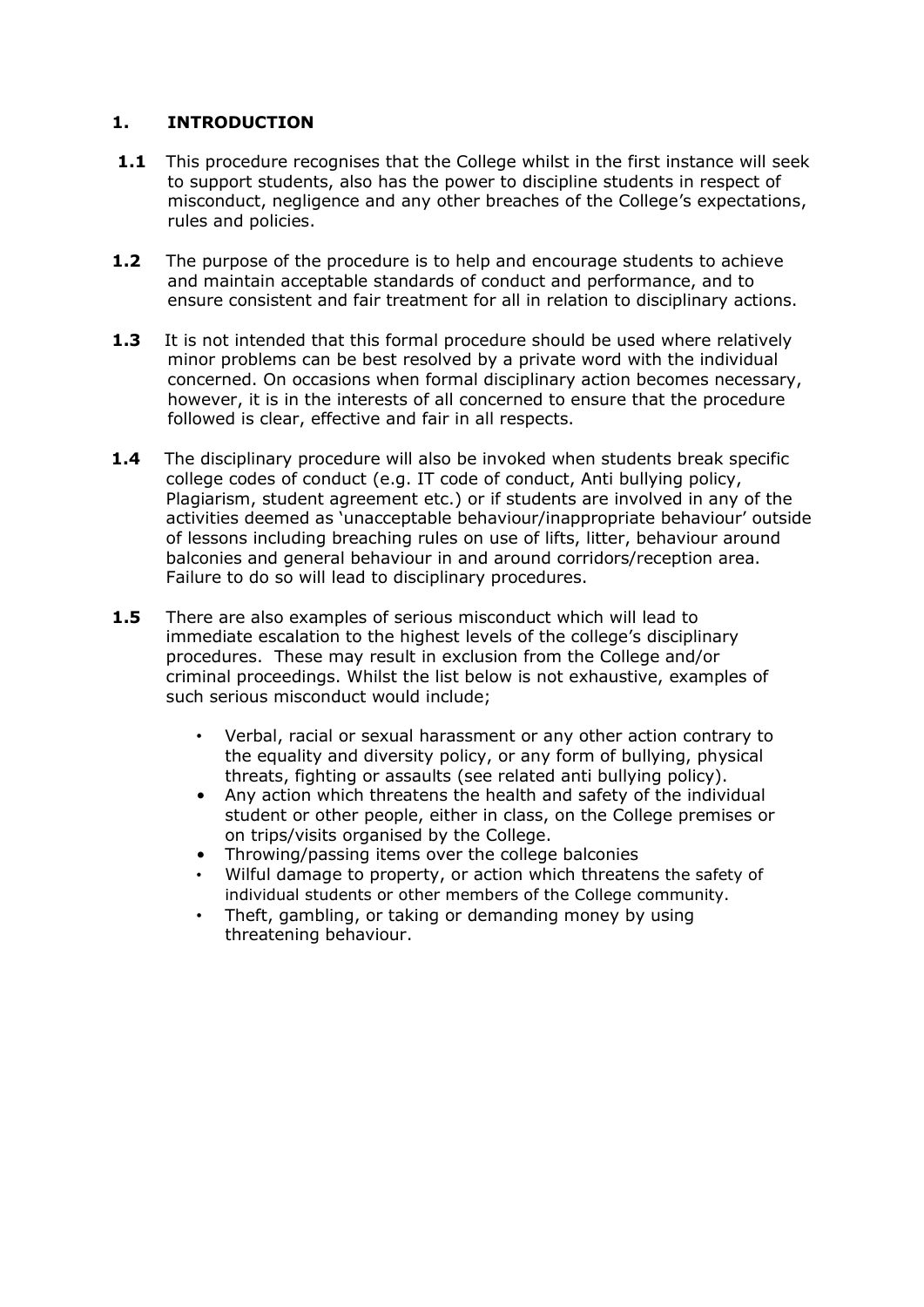- Taking, dealing or being in possession of illegal substances on the College campus, drinking alcohol or being under the influence of alcohol or drugs on the campus.
- Being in possession of any type of weapon/knife on the College premises.
- Persistent and deliberate failure to adhere to college rules or instructions given by the senior leadership team.
- Involvement in criminal proceedings outside of College which may have potential implications for the safety of others in College.
- **1.6** The procedure should not be used where the reasons for concern at College are solely due to reasons beyond the control of the individual (e.g. serious health issues or illness) or where the issue is mainly one of ability rather than approach.
- **1.7** In general, early intervention, good communication along with the visible and consistent support of staff in dealing with matters of behaviour is encouraged, to promote a positive, fair, pleasant and hardworking ethos.
- **1.8** The College is a place of work and the staff will seek to foster good habits which would be expected in the workplace, such as punctuality, good attendance and diligence. Students will be treated by staff as young adults but must expect to behave with the responsibility associated with that status.

# **2. BEHAVIOUR MANAGEMENT PROCEDURES**

- **2.1** The procedure for students provides a framework of stages (D1, D2, D3, see below), but there will sometimes be cases of serious misconduct where the early levels of the procedure do not match the gravity of the incident and the procedure will start at the highest level of disciplinary contract. Cases of serious misconduct may result in exclusion.
- **2.2** Staff will seek to clarify and be sensitive to any difficulties a student may have in taking responsibility for their approach/ behaviour as a result of any external circumstances. In doing so, individuals will be guided to access support, perhaps through the College support systems, a counsellor or external agency.
- **2.3** There are examples of misconduct, not specifically related to a programme of study, which will lead to involvement in disciplinary procedures, which in turn could result in exclusion from the College and/or criminal proceedings. Examples of these are listed in 1.6.
- **2.4** Where students are involved in criminal activities or are suspected of having broken the law, the police may be involved. The College reserves the right to involve, or share information, with other agencies e.g. the police in this context.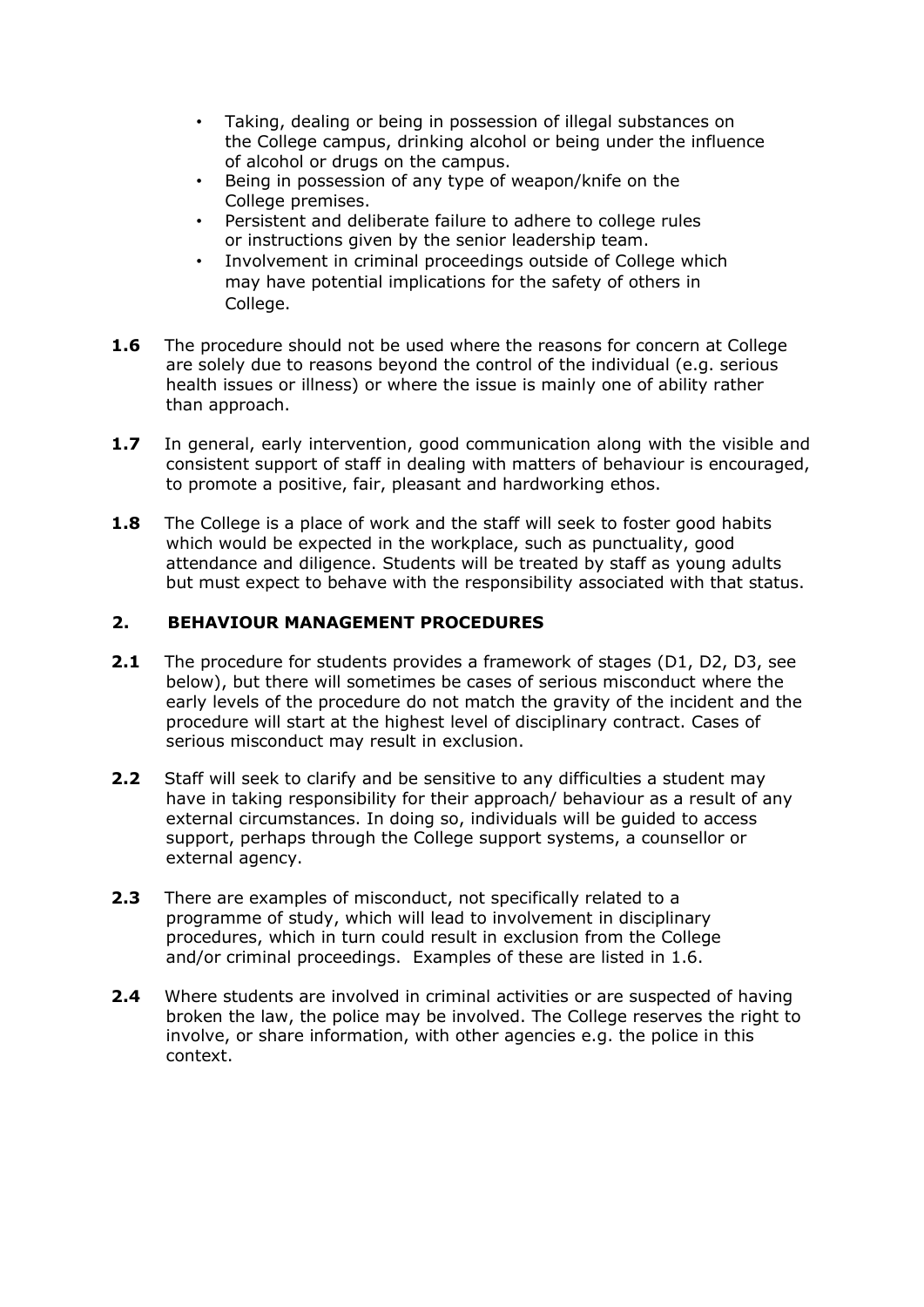# **3. STAGES OF DISCIPLINARY PROCESS**

Instances of inappropriate behaviour are assessed for severity, and may escalate to a higher level of disciplinary. Some examples of behaviours which may result in immediate escalation to D3 are listed in 1.5 and some of these behaviours may also have other consequences.

Inappropriate behaviour is reported to tutor, Lead Personal Tutor, Student Support Manager or Director of Student Support Services.

#### **Verbal Warning**

A verbal warning is issued and entered on the students log (only factual information should be recorded)

Examples of concerns.

- $\triangleright$  Persistent case of disruptive behaviour in lessons or other areas of the College premises
- $\triangleright$  Persistent instance of using lifts when not entitled to do so.
- $\geq$  Low-stakes plagiarism (e.g. with homework)
- $\geq$  Non wearing or refusal to wear a lanyard

Where appropriate, an action plan may be drawn up by either the teacher or tutor to assist the student to improve. The issue should be communicated to parents / guardians either by telephone, e-mail or letter notifying them of the issue stating that with the support of parents/guardians the matter will be resolved. **A record will be made on the student log.**

If the student fails to respond positively or wider concerns emerge, the matter should be picked up by the **Personal Tutor** who will instigate.

#### **Level 1 disciplinary (D1)**

- **A record will be made on the student log** to record the **level 1 disciplinary (D1)**. This will state the issues that have arisen and actions taken / promised to ensure there is no repeat behaviour.
- **Personal Tutors** should liaise between staff and communicate plans and actions.
- **Personal Tutors** should also inform **parents/carers** of the nature of the concern and the plans and actions in place.
- If issues arise that require confidentiality or involve sensitive personal issues, the Personal Tutors should seek advice from the Lead Personal Tutor or Student Support Manager to the most appropriate course of action. Nothing of a confidential nature should be detailed on the student log (only factual information should be recorded). S Forms should be utilised for information of a sensitive nature.
- The student should know that further disciplinary incidents will lead to escalation to D2

# **Level 2 disciplinary (D2)**

The level 2 disciplinary (D2) has two uses. It can be used for students who have been logged as D1 and who continue to engage in poor behaviour choices. It can also be used for some more serious disciplinary cases where a D1 is not considered a sufficient sanction in relation to the actions of the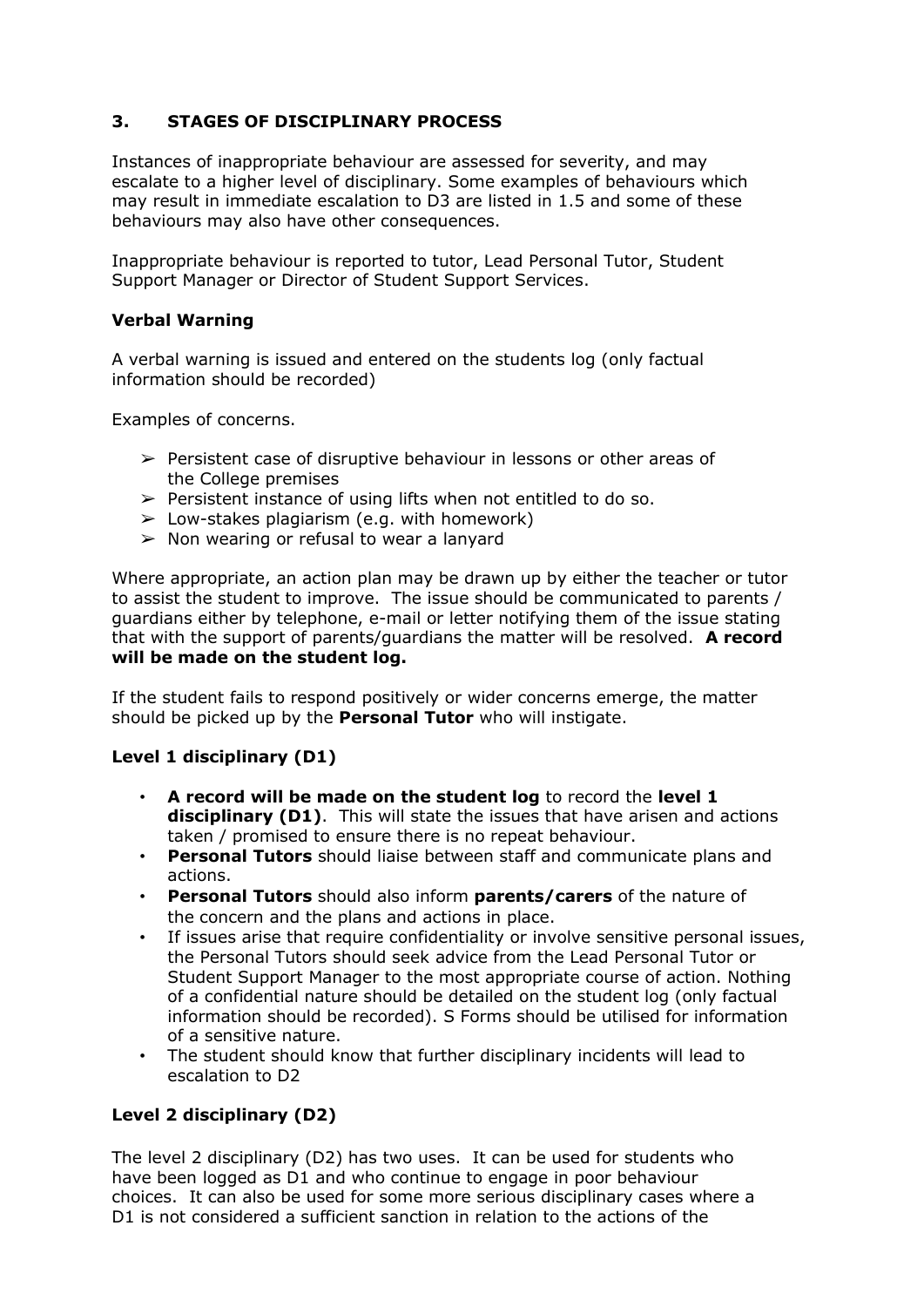student. Some examples of behaviours which may result in immediate escalation to D2 might be.

- $\geq$  Attempts to cheat or share answers in a formal assessment
- $\triangleright$  Persistent low-level damage to college property
- $\triangleright$  More serious negative classroom behaviours

In the case of a D2

- A formal review meeting with the student, and if appropriate their **parents / carers** should take place. The meeting should be led by (as appropriate) the Lead Personal Tutor (LPT) or Student Support Manager.
- The student log should be updated with details of the incident leading to the D2 and the plans and actions resulting from the meeting.
- The student should know that further disciplinary incidents will lead at the very least to escalation to D3.

## **Level 3 Disciplinary (D3 – SLT involvement)**

The level 3 disciplinary (D3) has two uses. It can be used for students who have been logged as D2 and who continue to engage in poor behaviour choices. It can also be used for cases of serious misconduct, where a D1 / D2 is not considered a sufficient sanction in relation to the actions of the student. Some examples of behaviours which may result in immediate escalation to D3 are listed in 1.5 and some of these behaviours may also have other consequences.

In the case of a D3

- A formal review meeting with the student and their parents / carers should take place. The meeting should be led by the Director of Student Support Services (DSSS) and the Principal.
- The student log should be updated with details of the reasons for the D3 and the plans / actions resulting from the meeting
- The student should know that further disciplinary incidents may lead to more serious consequences (see below).

If a student or parent / carer feels that the D3 is not an appropriate sanction, there is an appeals process in which the student and parent/carer may write to the Director of Student Support Services with mitigating circumstances.

#### **Short-term or permanent exclusion**

Exclusion will also be considered as a sanction in all cases of serious misconduct (see part 4). This may be short-term or permanent depending on the nature of the incident and the student's response to it. Exclusion will also be considered as a sanction when a student who already has a D3 in involved in a further disciplinary incident. At this stage the re-enrolment for a future academic year may be refused.

Procedures for exclusions are detailed in Appendix A

In the event of a short-term exclusion the student will need to agree a plan moving forward to reintegrate the student into College and reinforce the College's expectations regarding behaviour. This will be with members of the SLT and will ideally involve parents / carers.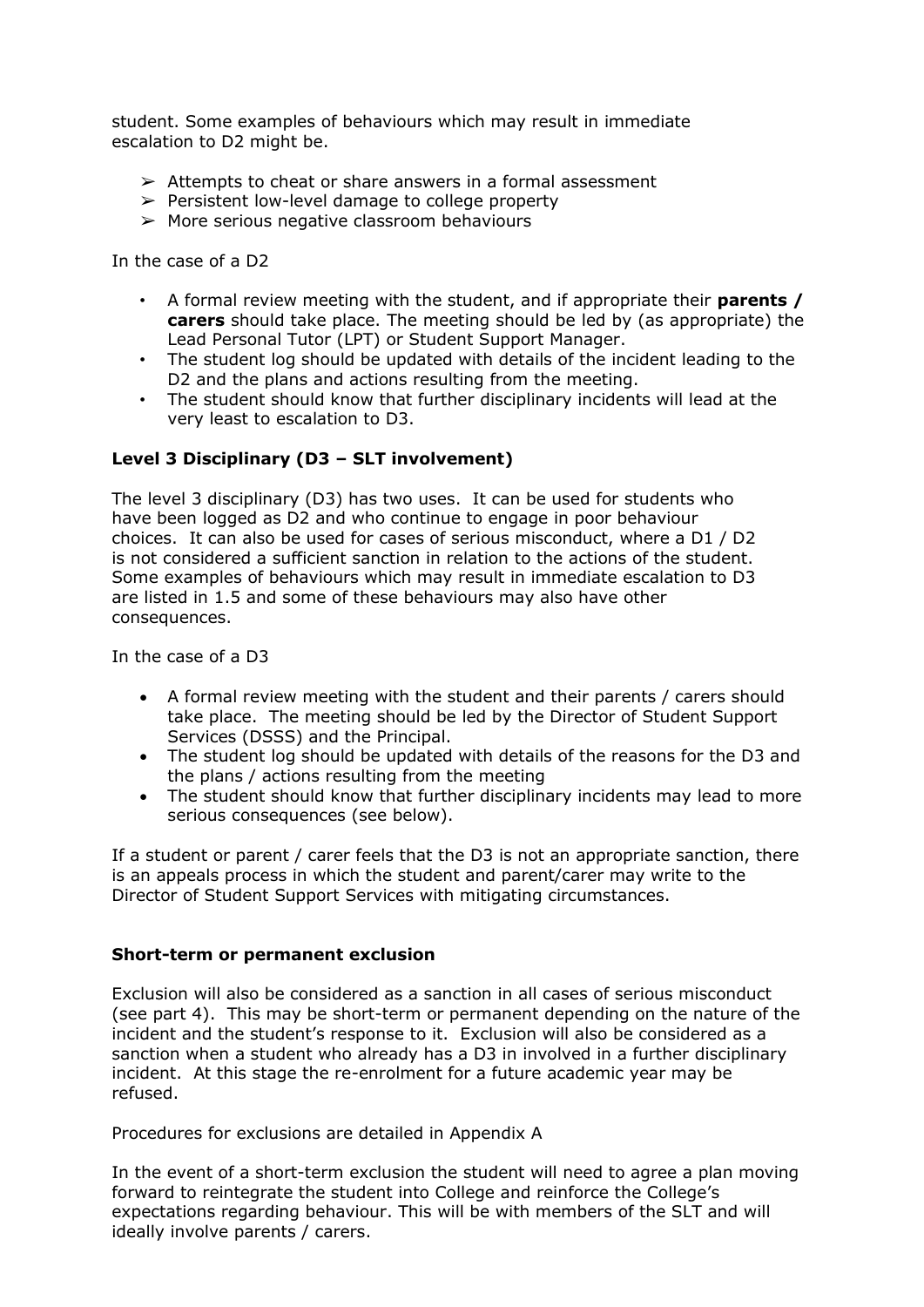# **4. PROCEDURE for serious misconduct**

**4.1** Section 1.6 outlined examples of serious misconduct which may automatically lead to involvement in disciplinary procedures and which in turn could result in exclusion from the College and/or criminal proceedings. These are serious offences and require immediate escalation, even if the student has a previously good academic and disciplinary record.

# **4.2 Student Admits Offence**

- An initial investigation by a member of the Senior Leadership team which will include taking a written statement from the student involved in the misconduct and from anyone else involved in the incident/ witnessed the incident.
- If the student admits the offence, then the matter is reported to the Director of Student Support Services.
- The Director of Student Support Services will see the student. It would be usual for the student to be asked to go home at this stage (parent/guardian will be informed that this is happening) and to return at an agreed time with a parent/guardian. This provides a 'cooling off' period for all involved and also enables College to examine full facts and any extenuating circumstances.
- A meeting of the Principal and the Director of Student Support Services along with student and parent/representative will take place as soon as is feasible after the event. Following the meeting, the Principal will apply an appropriate sanction with regard to the severity of the incident and the safeguarding / safety of people and property within the college
- Where students are involved in criminal activities or are suspected of having broken the law, the police may be involved.

# **4.3 Student Denies Offence**

- An initial investigation by one of the Senior Leadership Team which will include taking a written statement from the student involved in the misconduct and from anyone else involved in the incident/ witnessed the incident.
- If the student denies the allegation, then the matter should be referred on to the Director of Student Support Services
- A formal investigation should be carried out as directed by the Director of Student Support Services/Principal. The Principal will nominate a member of the Senior Leadership Team to investigate the allegation and produce a report before any further disciplinary action is taken. The student will be told clearly what is being alleged, and will have the opportunity to answer any allegations. Statements will be taken from witnesses as soon as possible after the incident.
- It would be usual for the student to be asked to go home at this stage (parent/guardian would be informed that this was happening) and to return at an agreed time with a parent/guardian. This provides a cooling off period for all involved and also enables College to examine full facts and any extenuating circumstances
- A meeting of the Principal and the Director of Student Support Services along with student and parent/representative will take place as soon as is feasible after the event. Following the meeting, the Principal will apply an appropriate sanction with regard to the severity of the incident and the safeguarding / safety of people and property within the college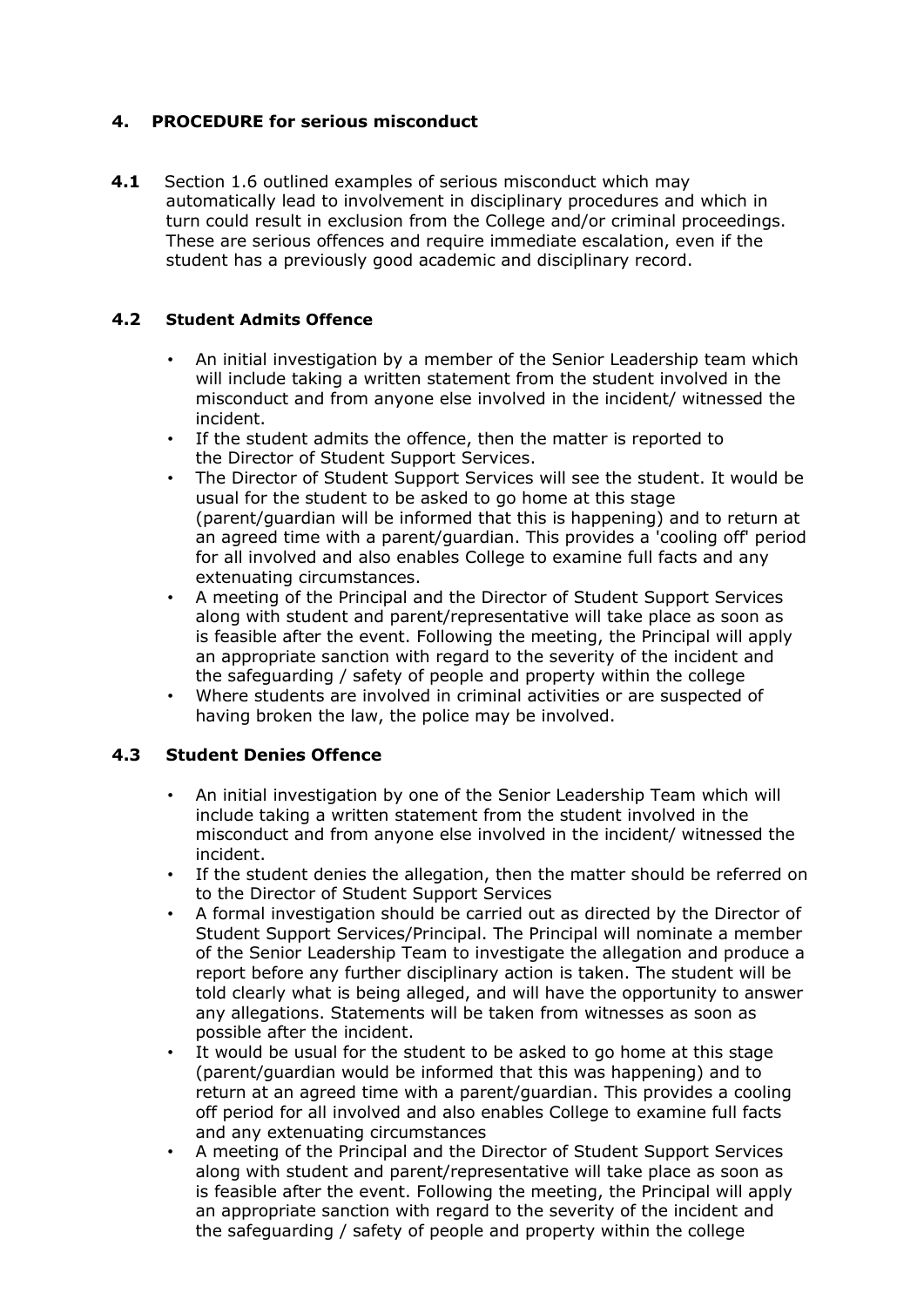• Where students are involved in criminal activities or are suspected of having broken the law, the police may be involved.

# **5. ALTERNATIVE PROCEDURES IN CASES OF SERIOUS MISCONDUCT**

- **5.1** There may be cases of misconduct that, as defined either in terms of the 'act' or the 'intent', are deemed to be 'so serious' that exclusion without prior warning will take place
- **5.2** In cases of serious misconduct a member of the Senior Leadership Team may tell a student, (pending further enquiries) to leave the premises immediately. The student must be told when to return to College and to whom and where they should report

This will be confirmed by letter/phone call to parents/guardians.

**5.3** The member of the Senior Leadership Team involved must report this action to the Principal who will make arrangements for an investigation to take place.

## **6. APPEALS**

- **6.1** As stated above, unacceptable behaviour, and incidents of serious misconduct will lead to disciplinary proceedings, which could result in exclusion from the College.
- **6.2** It is College policy to support all students with their studies at College and a decision to exclude will only be taken in one of the following cases:
	- in response to serious breaches of the College's disciplinary policy
	- if a student has moved up through all of the stages of the contracts and has still failed to adopt appropriate behaviours
	- if allowing the student to remain in College would seriously harm the education or welfare of the student or others in the College.
- **6.3** Because of the gravity of exclusion as a sanction, before reaching a decision to exclude, the Principal will:
	- consider all the relevant facts and firm evidence to support the allegations made, including statements from witnesses, and take into account the College's policy on equal opportunities.
	- Allow the student to give their version of events.
	- check whether an incident appeared to be provoked by racial or sexual harassment.
	- If necessary consult others, without involving anyone who may later take part in any appeal hearing.
	- for students under the age of 18, inform parents/guardians as appropriate.
- **6.4** Exclusion may be for a short-term period or permanent, depending on the seriousness of the incident.
- **6.5** Short-Term Exclusion

Short-term exclusions will be for the shortest time necessary, to avoid the student's unnecessary absence from studies and to avoid any re-integration issues.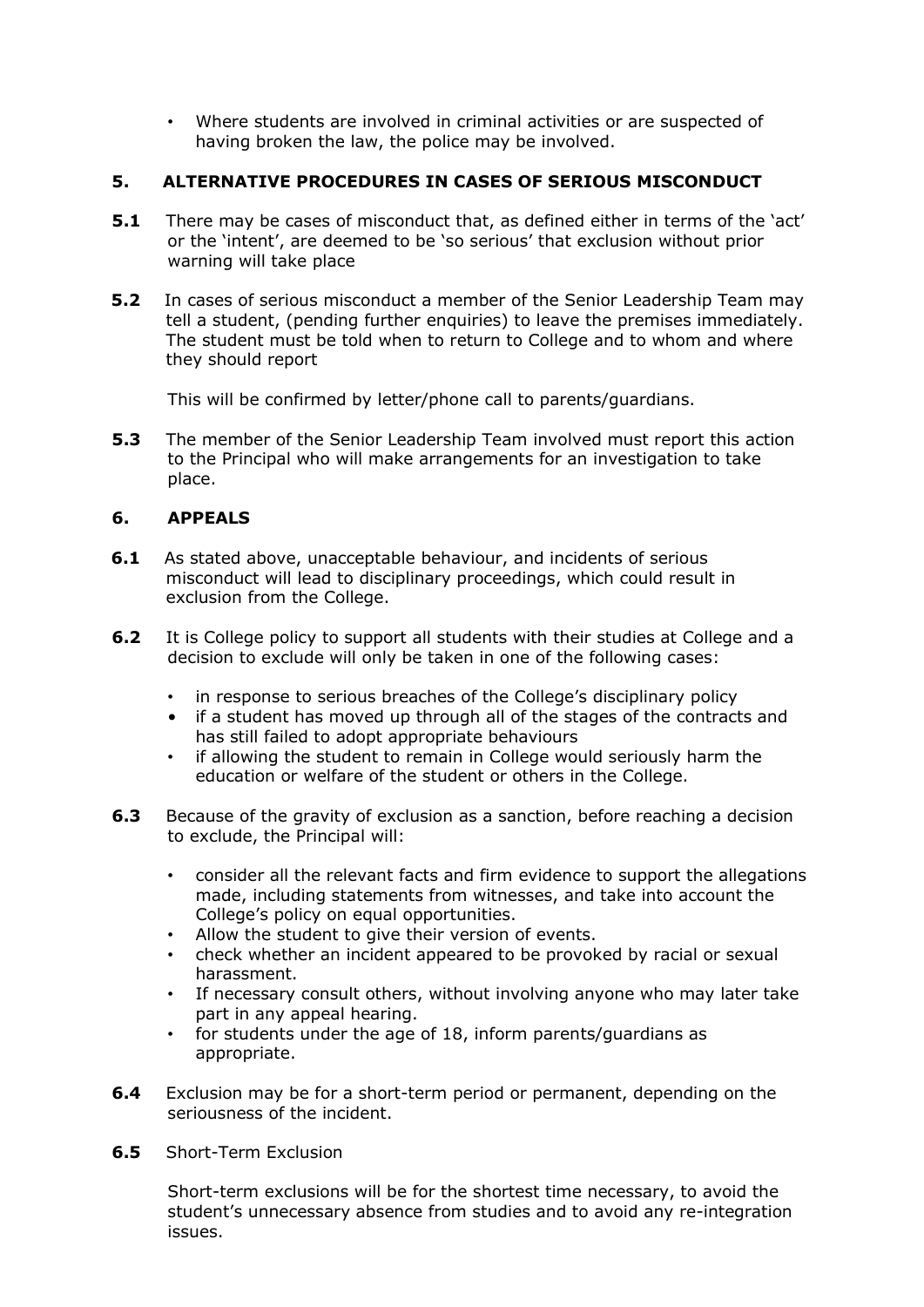In cases of more than a day's exclusion, unless permanent, work will be set and marked by the College.

**6.6** Permanent Exclusion

A decision to exclude a student permanently is a serious one. This will either be the final step in the process of dealing with disciplinary offences, after other strategies have been tried and failed, or it will be due to an serious breach of the college's disciplinary policy. Some offences may lead direct to permanent exclusion.

The procedure for excluding a student, and handling any subsequent appeal, are provided in at Appendix A, part I.

**6.7** Drugs-related Exclusion

Drugs-related offences will lead to exclusion. The form of the exclusion will depend on the nature of the offence and the student's role in the incident. The willingness of the student to take responsibility for their actions and to engage with any support deemed necessary will also be a factor. Any decision to exclude will take into account the needs of individuals involved, as well as their peers, both in terms of their educational and personal development, and in terms of recognising that permanent exclusion may make a young person more vulnerable to exposure to drugs.

## **7. APPEALS**

- **7.1** All students have the right to appeal against any sanction(s) imposed as a result of the disciplinary procedure.
- **7.2** Appeals should be made in writing to the Principal at [david.shaw@bilborough.ac.uk](mailto:david.shaw@bilborough.ac.uk) . Any appeal should be lodged within 10 working days.
- **7.3** All appeals will be subject to a thorough examination of the facts of the issue, and the student and parents/guardians will be provided with an opportunity to put their case, with 7 days notice of the time and venue of any hearing.
- **7.4** In the case of an appeal against exclusion, the Local Governing Board will appoint an Appeal Committee, to hear the appeal. Details are provided in Appendix A, part II.
- **7.5** The outcome of any appeal hearing will include a decision with reasons and be issued within five working days of hearing the case.
- **7.6** The decision of Local Governing Body is final.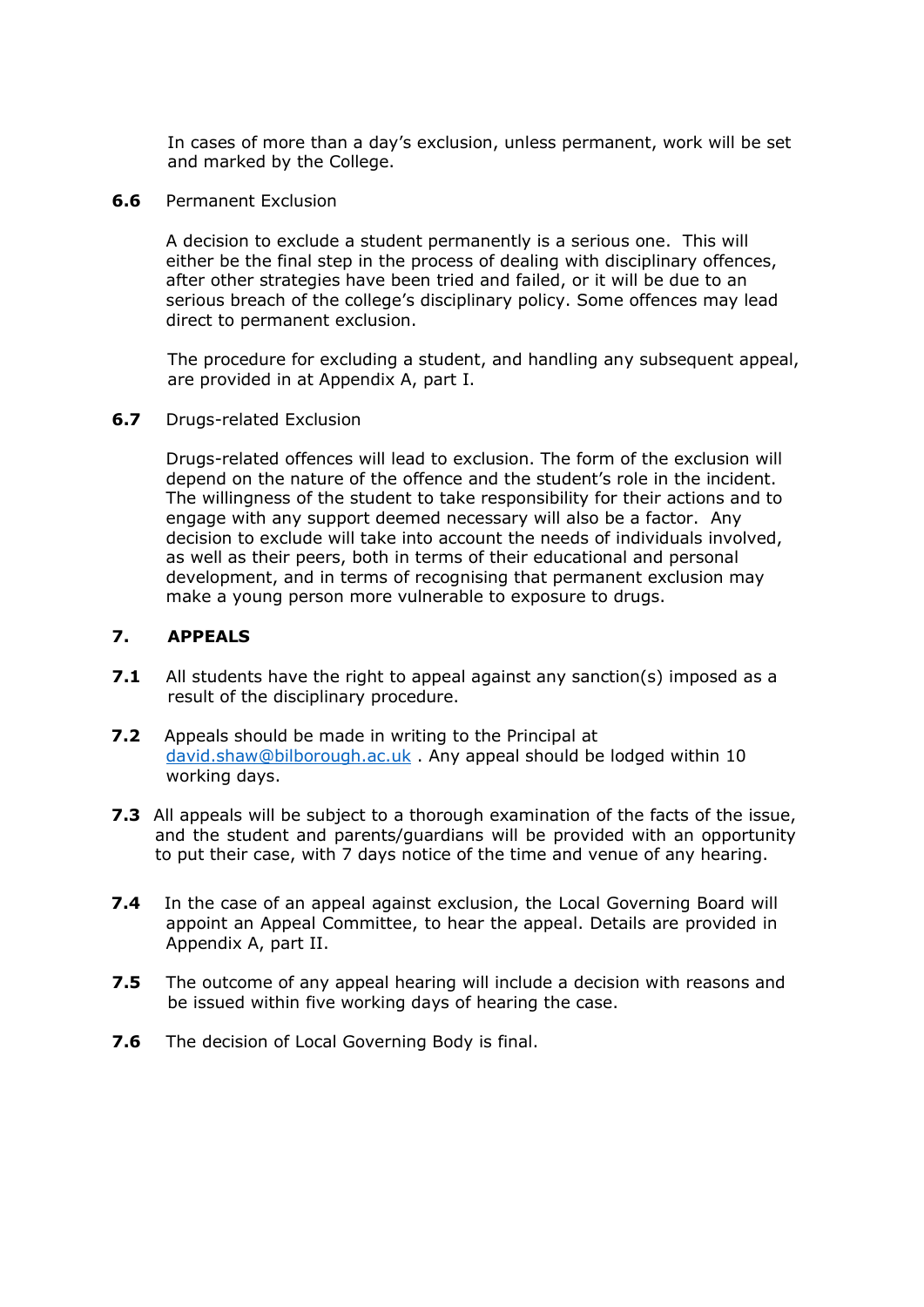## **I. PROCEDURES FOR EXCLUDING A STUDENT**

1. Where a student is to be excluded, parents or guardians will be notified immediately. The initial contact will be made, where possible, by telephone or in a face to face meeting, followed up by a letter explaining the decision to exclude.

The letter regarding the exclusion will explain:

- a. Why a decision has been made to exclude the student, and the steps taken to try to avoid exclusion, if appropriate.
- b. The date the exclusion takes effect, and in the case of short-term exclusion, the length of exclusion and the date/time the student should return to College.
- c. In the case of short-term exclusion, the arrangements for enabling the student to continue their studies, including setting and marking work.
- d. The student's parent's/guardian's right of appeal to the Chair of Governors, who to contact, and time limits.

#### **II. THE APPEAL COMMITTEE**

- 2. In the case of an appeal against an exclusion, the Local Governing Body will appoint an Appeal Committee, to hear the appeal. The Appeal Committee will meet within 15 working days of the date the notice of appeal is lodged. The Committee will consider the college's reasons for appeal as outlined in the exclusion letter, the notice of appeal and any other written and oral representations presented by either the college or the appellant.
- 3. A meeting of the Appeal Committee will be held to hear the appeal. The meeting will follow a set procedure, which will involve the college making its case, the student or parent making their case, and questions from both sides. The Principal will be in attendance, and may make oral representations, together with other relevant staff. The student will be allowed to present their case if they wish to do so, but the parent/guardian remains the appellant unless the student is over the age of 18.
- 4. The student and/or parents/guardians will be given 7 working days notice of the time and venue of the hearing.
- 5. The Appeal Committee will consider.
	- a. The extent of the student's responsibility for the breach of conduct.
	- b. The broader interests of other students and staff in the College, as well as those of the excluded student.
	- c. The College's published discipline policy;
	- d. Where other students were involved in the same incident and were also disciplined, the fairness of the exclusion in relation to the sanctions imposed on the other students involved.
	- e. Whether the exclusion is a reasonable response to the particular breach of conduct.
	- f. Any mitigating circumstances.